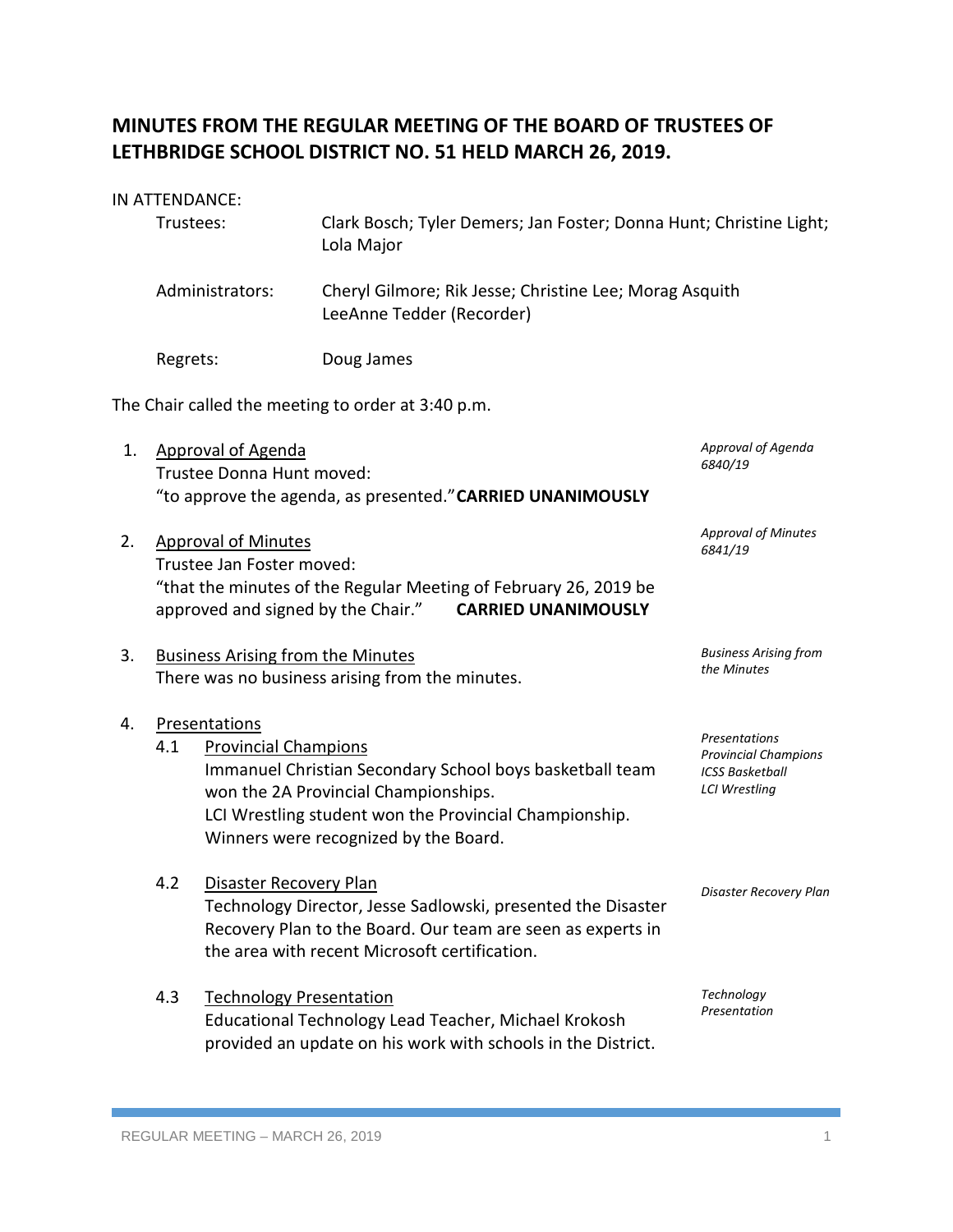| Executive Summary to the 2019-2020 to 2021-2022 Capital<br>Plan.                                                                                                                                                                                      |
|-------------------------------------------------------------------------------------------------------------------------------------------------------------------------------------------------------------------------------------------------------|
| Trustee Tyler Demers moved:<br>"to approve the three year (2020-2022) Capital Plan, as<br>presented."<br><b>CARRIED UNANIMOUSLY</b>                                                                                                                   |
| Board Budget Presentation and Budget Debate - 2019-2020<br><b>Budget</b><br>The Minister of Education has extended the deadline to<br>submit the 2019-2020 budget to June 30, 2019.<br>A short budget briefing will be held for the Board on June 18, |
|                                                                                                                                                                                                                                                       |

| 5. |     | <b>Action Items</b>                                         |                            | <b>Action Items</b>                       |
|----|-----|-------------------------------------------------------------|----------------------------|-------------------------------------------|
|    | 5.1 | <b>Policy Review</b>                                        |                            |                                           |
|    |     | District Principal, Teresa Loewen, reviewed Policy 1003.5   |                            |                                           |
|    |     | Conducting Research for second reading.                     |                            |                                           |
|    |     |                                                             |                            |                                           |
|    |     | Trustee Lola Major moved:                                   |                            | <b>Policy Review</b><br>1003.5 Conducting |
|    |     | "to approve Policy 1003.5 Conducting Research, for second   |                            | Research                                  |
|    |     | reading, as presented."                                     | <b>CARRIED UNANIMOUSLY</b> | 6842/19                                   |
|    |     | Trustee Lola Major moved:                                   |                            | 1003.5 Conducting                         |
|    |     | "to approve Policy 1003.5 Conducting Research, as final     |                            | Research                                  |
|    |     | reading."                                                   | <b>CARRIED UNANIMOUSLY</b> | final reading<br>6843/19                  |
|    |     |                                                             |                            |                                           |
|    | 5.2 | Second Quarter Financial Report                             |                            |                                           |
|    |     | Director of Finance, Mark DeBoer presented the 2018-19      |                            |                                           |
|    |     | Second Quarter Financial Report.                            |                            |                                           |
|    |     |                                                             |                            |                                           |
|    |     | Trustee Tyler Demers moved:                                 |                            |                                           |
|    |     | "to approve the Second Quarter Financial Report, as         |                            | Second Quarter                            |
|    |     | presented."                                                 | <b>CARRIED UNANIMOUSLY</b> | <b>Financial Report</b><br>6844/19        |
|    |     |                                                             |                            |                                           |
|    | 5.3 | <b>Board Budget Belief Statements</b>                       |                            |                                           |
|    |     | Board Budget Belief Statements were reviewed at the Board   |                            |                                           |
|    |     | Retreat.                                                    |                            |                                           |
|    |     |                                                             |                            |                                           |
|    |     | Trustee Donna Hunt moved:                                   |                            | <b>Board Budget Belief</b>                |
|    |     | "to approve the Board Budget Belief Statements for 2019-20, |                            | <b>Statements</b>                         |
|    |     | as presented."                                              | <b>CARRIED UNANIMOUSLY</b> | 6845/19                                   |
|    |     |                                                             |                            |                                           |
|    | 5.4 | 2020-2022 Capital Plan                                      |                            |                                           |
|    |     | Associate Superintendent, Christine Lee, presented the      |                            |                                           |
|    |     | Executive Summary to the 2019-2020 to 2021-2022 Capital     |                            |                                           |
|    |     | Plan.                                                       |                            |                                           |
|    |     | Trustee Tyler Demers moved:                                 |                            | 2020-2022 Capital                         |
|    |     | "to approve the three year (2020-2022) Capital Plan, as     |                            | Plan<br>6846/19                           |
|    |     | presented."                                                 | <b>CARRIED UNANIMOUSLY</b> |                                           |
|    |     |                                                             |                            |                                           |
|    | 5.5 | Board Budget Presentation and Budget Debate - 2019-2020     |                            |                                           |
|    |     | Rudget                                                      |                            |                                           |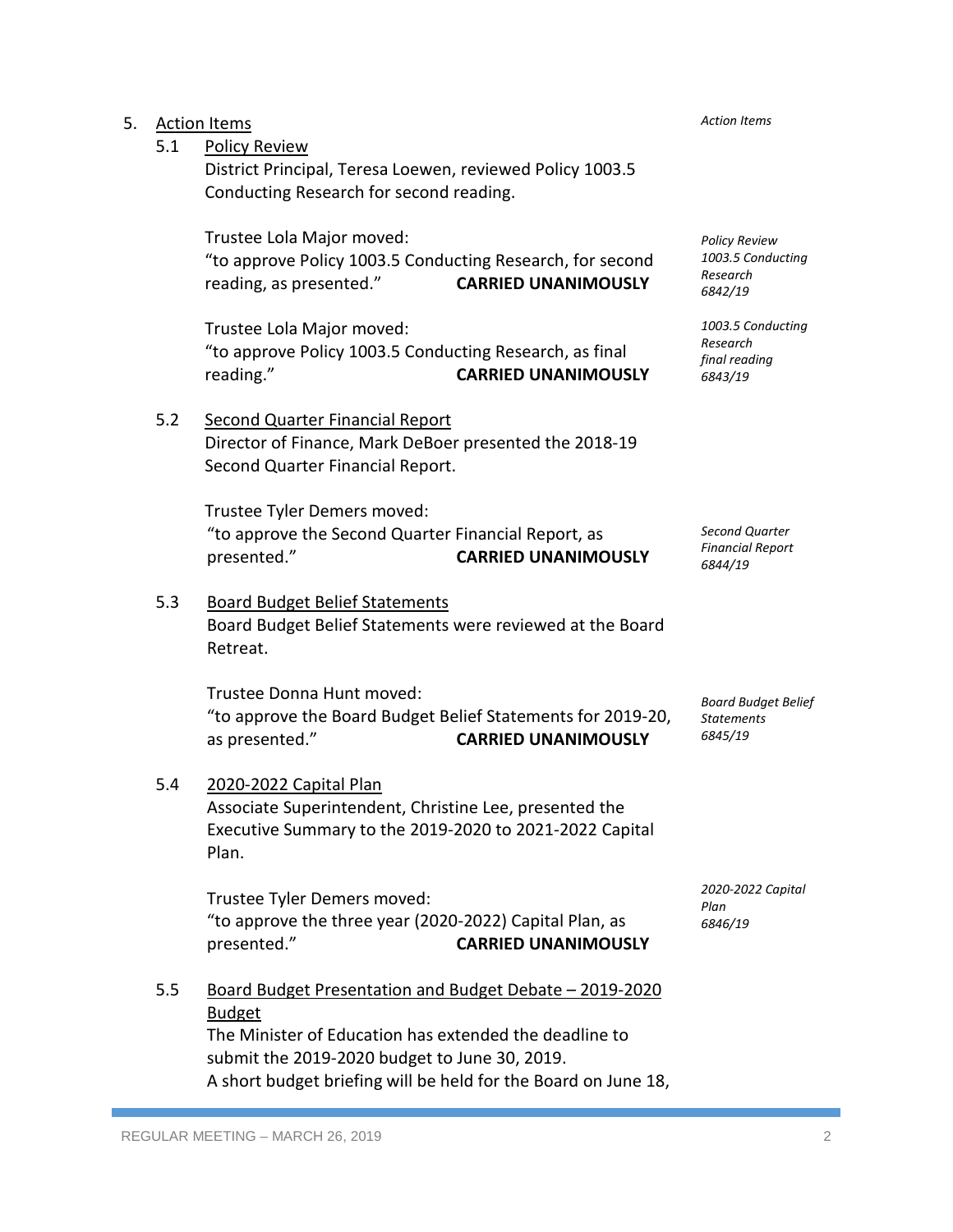2019 at 5:30 pm, public presentation at 6:30 pm. The budget will be posted to the District website and the public will be invited to provide comment up to June 21, 2019. The Board will debate and approve the 2019-2020 budget on June 25, 2019 at 1:00 pm.

Trustee Donna Hunt moved: "to approve the changes in timelines for development and approval of the 2019-2020 budget presentation and debate." **CARRIED UNANIMOUSLY**

#### **Public Forum** - none

## 6. District Highlights

- Lola IOOP Speech Competition winners Clara Lebon-Volia (LCI) and Dewuni De Silva (WCHS); runner up Mathieu Lebon-Volia (LCI), École Agnes Davidson Science and Heritage Fair.
- Tyler thanks to the Spirit of 51 Committee for a great event and ATA Induction.
- Donna Lakie production of Mulan Jr, Family Centre Gala, Spirit of 51, Science Fair, and ATA Induction.
- Jan Family Centre Gala, 1D1B launch at Dr. Probe.
- Christine Breakfast with the Board, Heritage and Science Fair at Agnes Davidson, Chicago ASCD conference and Senator Joyce Fairbairn Fringe Festival.
- Clark ATA Induction (32 teachers were inducted).

## 7. Information Items

| 7.1 Board Chair Report |  |  |  |
|------------------------|--|--|--|
|------------------------|--|--|--|

7.1.1 Breakfast with the Board All staff at Immanuel Christian Elementary School have been invited to attend Breakfast with the Board on Wednesday, April 3, 2019 followed by a tour of the school by Principal Jay Visser.

## 7.2 Associate Superintendent Reports

| 7.2.1 Business Affairs                            | Superintendent          |  |
|---------------------------------------------------|-------------------------|--|
|                                                   | Reports                 |  |
| Associate Superintendent Christine Lee provided a | <b>Business Affairs</b> |  |
| written Business Affairs report.                  |                         |  |

7.2.2 Human Resources

*Associate* 

*Information Items*

*Breakfast with the* 

*Board*

*Board Budget Presentation and Budget Debate – 2019-2020 Budget*

*6847/19*

*Public Forum*

*District Highlights*

*Human Resources*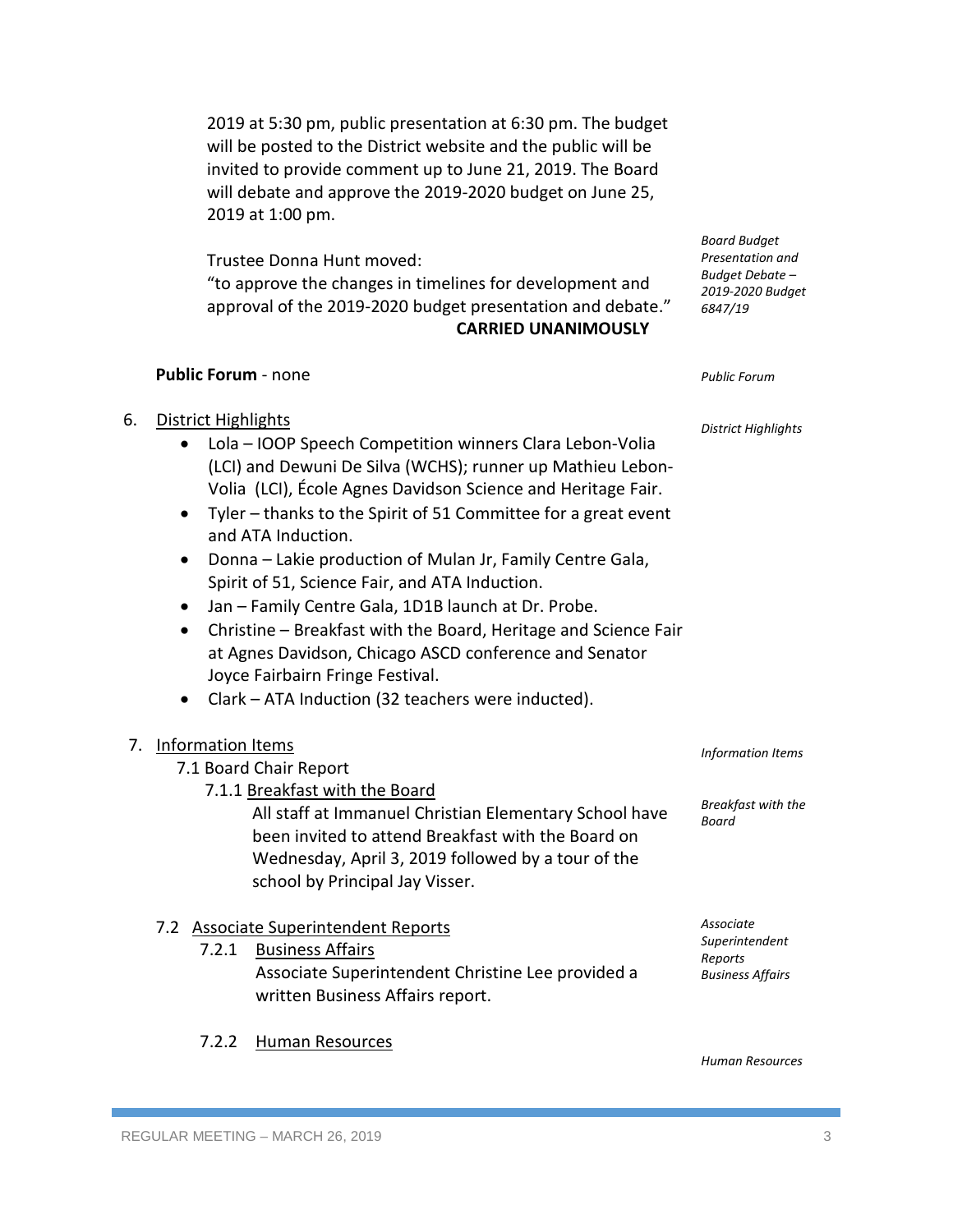|    |                       | Associate Superintendent Rik Jesse provided a written<br>Human Resources report including enrolment.                                                                                                                      |                                                  |
|----|-----------------------|---------------------------------------------------------------------------------------------------------------------------------------------------------------------------------------------------------------------------|--------------------------------------------------|
|    | 7.2.3                 | <b>Instructional Services</b><br>Associate Superintendent Morag Asquith presented the<br>Instructional Services report.                                                                                                   | <b>Instructional Services</b>                    |
|    | 7.3<br>7.3.1          | <b>Superintendent Reports</b><br><b>Board Priorities Report</b><br>2018-19 District Priorities report of actions was shared.                                                                                              | Superintendent Report<br><b>Board Priorities</b> |
|    |                       | 7.3.2 Acknowledgements of Excellence<br>Student and staff acknowledgements of excellence were<br>shared with the Board. Board members were<br>encouraged to congratulate the staff and students when<br>visiting schools. | Acknowledgements of<br>Excellence                |
|    | 7.3.3                 | Snacks with the Superintendents<br>Staff at École Agnes Davidson School have been invited<br>to attend the Snacks with the Superintendent on<br>Wednesday, April 10, 2019.                                                | Snacks with the<br>Superintendents               |
|    | 7.3.4                 | <b>Calendar of Events</b><br>The Calendar of Events was reviewed for the period<br>March 26 to April 30, 2019.<br>Add: Skills Canada March 30, 2019 @ Lethbridge College                                                  | <b>Calendar of Events</b>                        |
| 8. | <b>Reports</b><br>8.1 | District Wellness Committee - March 4, 2019<br>Trustee Donna Hunt provided a written report from the<br>District Wellness Committee meeting held March 4, 2019.                                                           | Reports<br><b>District Wellness</b><br>Committee |
|    | 8.2                   | District School Council - March 4, 2019<br>Trustee Christine Light provided a written report for the<br>District School Council meeting held March 4, 2019.                                                               | <b>District School Council</b>                   |
|    | 8.3                   | Facilities Committee - March 4, 2019<br>Trustee Doug James provided a written report from the<br>Facilities Committee meeting held March 4, 2019.                                                                         | <b>Facilities Committee</b>                      |
|    | 8.4                   | District Student Advisory Council - March 5, 2019<br>Trustee Doug James provided a written report from the<br>District Student Advisory Council meeting held March 5,                                                     | District Student<br><b>Advisory Council</b>      |